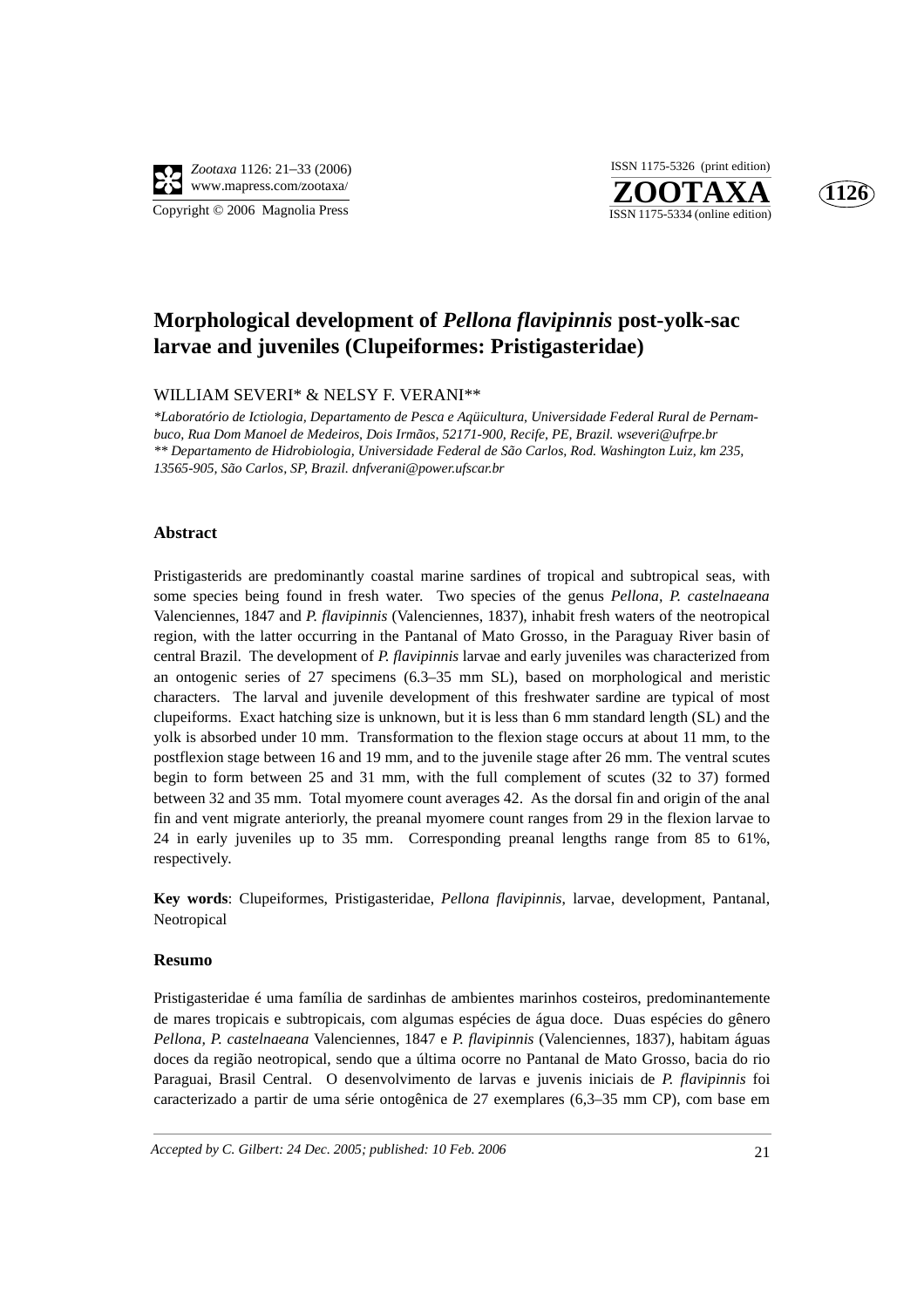**1126**

**ZOOTAXA** caracteres morfológicos e merísticos. O desenvolvimento de larvas e juvenis desta sardinha de água doce é típico da maioria dos Clupeiformes. O tamanho exato de eclosão não é conhecido, mas é inferior a 6mm de comprimento padrão (CP), e o saco vitelino é absorvido antes de 10mm CP. A transformação para a fase de flexão ocorre com cerca de 11 mm, para a fase de pós-flexão entre 12 e 15 mm e o período de transformação juvenil após 26 mm. Os escudos ventrais começam a ser formados entre 25 e 31 mm, atingindo o número final de 32 a 37, com tamanho entre 32 e 35 mm. O número médio de miômeros totais é 42. À medida que a nadadeira dorsal e a origem da anal e ânus migram anteriormente, o número de miômeros pré-anais varia de 29, na fase de flexão, a 24 em juvenis abaixo de 35 mm. A distância pré-anal correspondente varia, respectivamente, de 85 a 61%.

# **Introduction**

*Pellona* is one of eight genera included in the family Pristigasteridae, which comprises a group of predominantly coastal marine fish species inhabiting tropical and subtropical seas around Central and South America (Whitehead, 1985).

Four species of pristigasterids are known from fresh waters of South America (de Pinna & Di Dario, 2003): *Ilisha amazonica* (Miranda Ribeiro, 1920), *Pellona castelnaeana* Valenciennes, 1847, *Pellona flavipinnis* (Valenciennes, 1837), *Pristigaster cayana* Cuvier, 1829 and *Pristigaster whiteheadi* Menezes & de Pinna, 2000.

Whitehead (1985) noted the occurrence of the pristigasterids *Pellona castelnaeana* and *P. cayana* in continental South America, and suggested that the latter might actually comprise two species. This situation was addressed by Menezes  $\&$  de Pinna (2000), who redescribed *P. cayana* and recognized a second species, which they described as *P. whiteheadi*. The existence of other undescribed species of *Pellona* and possibly *Ilisha* in the Neotropics has been suggested by de Pinna and Di Dario (2003).

*Pellona castelnaeana* and *P. flavipinnis,* which are sympatric in some South American drainages (e.g., Tocantins River), are superficially very similar, but show pronounced differences in number of lower gill rakers (23–31 vs. 12–14, respectively), as well as differences in number of ventral scutes  $(20-24+12-14 = 32$  to 37 vs.  $23-24+8-11 = 33$  or 34, respectively) (Whitehead, 1967).

*Pellona flavipinnis,* known as apapá, sardinhão, or lacha, is the only recognized clupeiform species in the Pantanal of Mato Grosso (Britski *et al.*, 1999), but is generally found throughout South America, from Guyana and the Amazon River basin to Buenos Aires and Rosário, in Argentina (Fowler, 1948; Whitehead, 1970, 1973). The species is essentially a pelagic ichthyophagous fish, which attains a large size (e.g., over 1.5 kg and up to 50 cm standard length, SL), but is generally considered to be of little commercial value. Like most Clupeoidei, it is characterized by a moderately deep and compressed body, with a ventral keel of small scutes (modified scales) and a high and narrow head with a small, upturned, protractile terminal mouth, and projecting lower jaw (Santos *et al.*, 1984).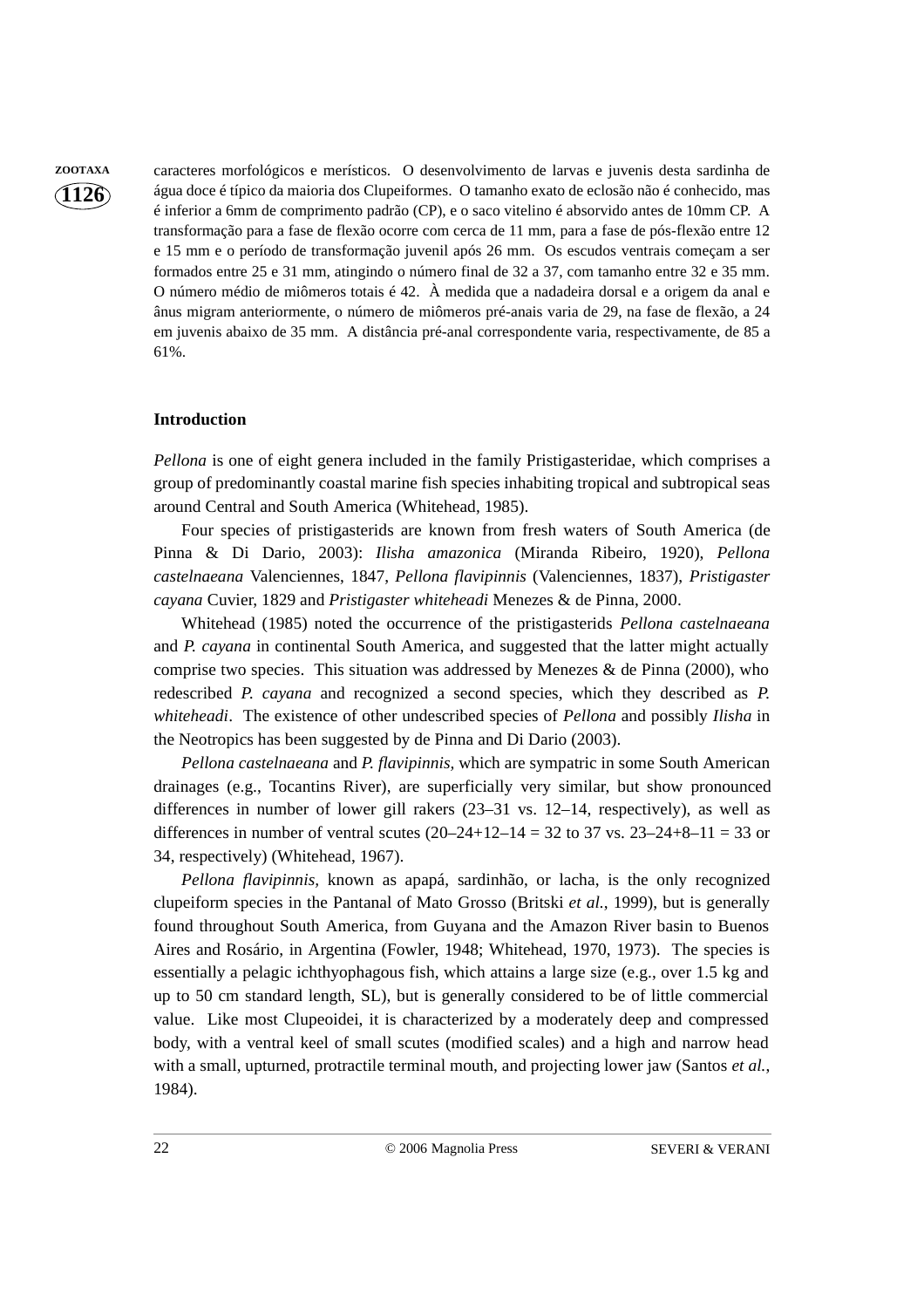Matsuura (1974) described the larvae of two marine pristigasterids, *Pellona harroweri* ZOOTAXA (Fowler, 1917) and *Chirocentrodon bleekerianus* (Poey, 1867), but the freshwater species of *Pellona* and other clupeoids of continental South America have not been previously described. This paper partially fills that void by describing the post-yolk-sac and early juveniles of *P. flavipinnis* from the Pantanal of Mato Grosso.



**FIGURE 1.** Detailed map of the Pantanal of Barão de Melgaço, in the Cuiabá River basin, showing the lakes where *Pellona flavipinnis* early life stages were collected.

**1126**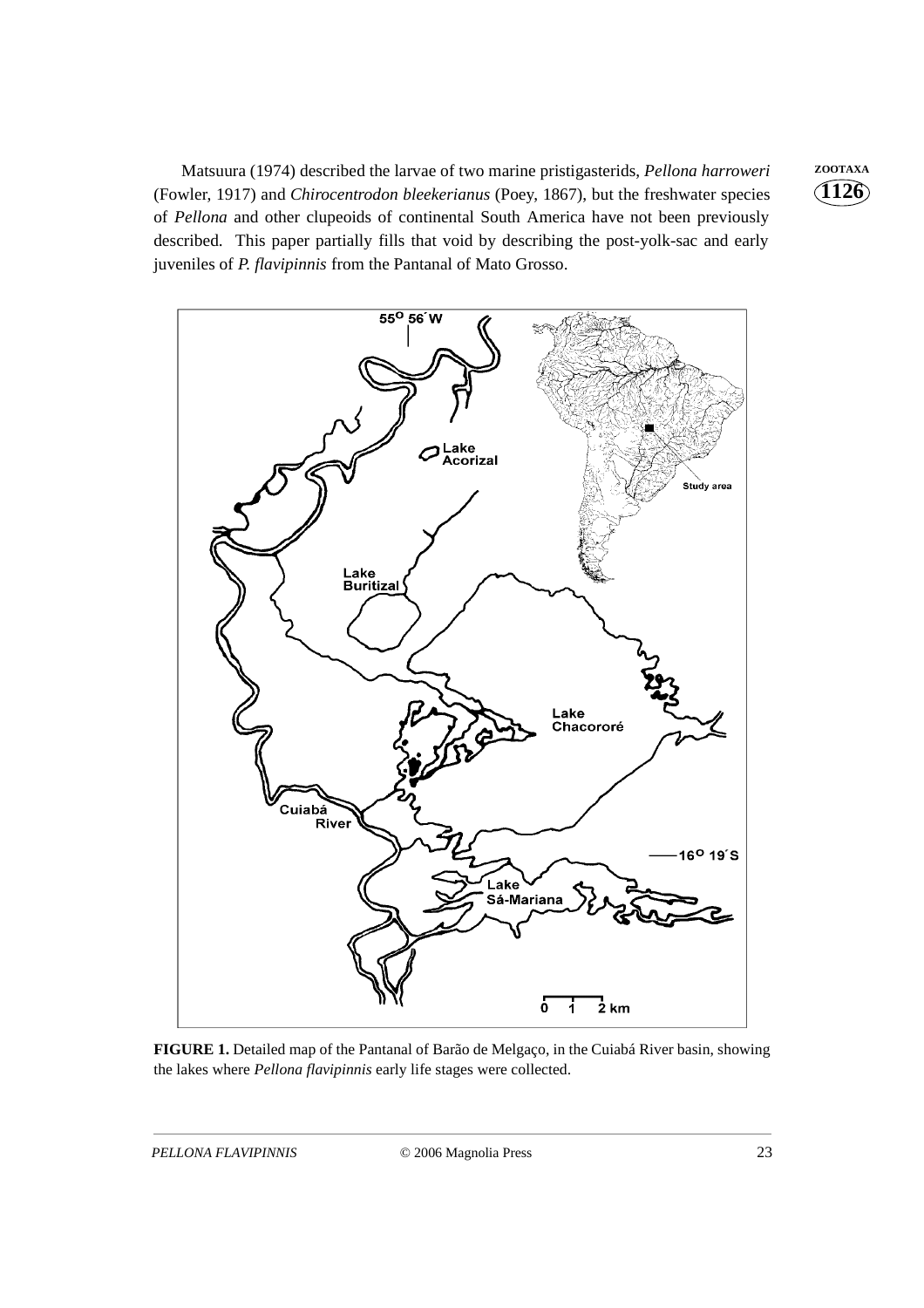**1126**

**ZOOTAXA** The ichthyofauna of the Pantanal of Mato Grosso comprises at least 263 species (Britski *et al.*, 1999), distributed among Myliobatiformes (3), Clupeiformes (1), Characiformes (109), Gymnotiformes (12), Siluriformes (105), Cyprinodontiformes (10), Beloniformes (2), Perciformes (18), Synbranchiformes (1), Pleuronectiformes (1) and Lepidosireniformes (1). Data on early life history of fish from the Paraguay river basin is scarce (e.g. Severi, 1997), and the description of larval stages provided in this paper for *P. flavipinnis* may be regarded as the first one for a freshwater clupeiform in the Neotropics.

# **Materials and methods**

Ichthyoplankton samples were taken monthly, between October 1994 and September 1995, in several biotopes in the Pantanal of Barão de Melgaço, Paraguay River basin, Mato Grosso state, central Brazil (Fig. 1). These were collected using a 0.5 mm mesh conical-cylindrical plankton net (0.39m diameter, 1.7m long) towed at the surface for 5 minutes, during daytime samplings.

The samples were fixed *in situ* in 5% buffered formalin, and sorted using a stereomicroscope for separation of eggs, larvae and juveniles. *P. flavipinnis* larval stages densities varied between 0.41 and 89.2 larvae per  $m<sup>-2</sup>$ , depending on sampling station and month of the year (Severi, 1997). Twenty-seven specimens were chosen for morphological characterization out of a total of ca. 80 clupeiforms collected. These were selected because of their better state of preservation, since most larvae were in initial developmental stages and were severely damaged or distorted. Measurements and drawings were done with aid of a micrometer eyepiece and a camera lucida. The material collected is deposited at the Fish Larvae Collection of the Laboratory of Ichthyology from the Federal Rural University of Pernambuco.

The development of *Pellona flavipinnis* larvae and early juveniles was characterized from an ontogenic series of 6.3 to 35 mm SL individuals. Their morphometry was based on measurements of standard length (SL), head length (HL), body depth (BD), pre-dorsal (PDD), preanal (PAD), pre-ventral (PVD) and pre-pectoral (PPD) distances, and eye diameter, according to Ahlstrom *et al.* (1976). Meristic characters included number of myomeres and fin rays. The larval development was divided into preflexion, flexion and postflexion larval stages, and juvenile stage, according to the degree of notochord flexion and caudal fin development (Kendall *et al.*, 1984). Corresponding numbers of 13, 4, 8 and 2 individuals were analyzed for each stage.

Body depth, head length, and preanal, pre-dorsal, pre-ventral and pre-pectoral distances of larvae and juveniles were correlated by linear regression. The relationships for body depth, head length and eye diameter were based on the categories proposed by Leis & Trnski (1989).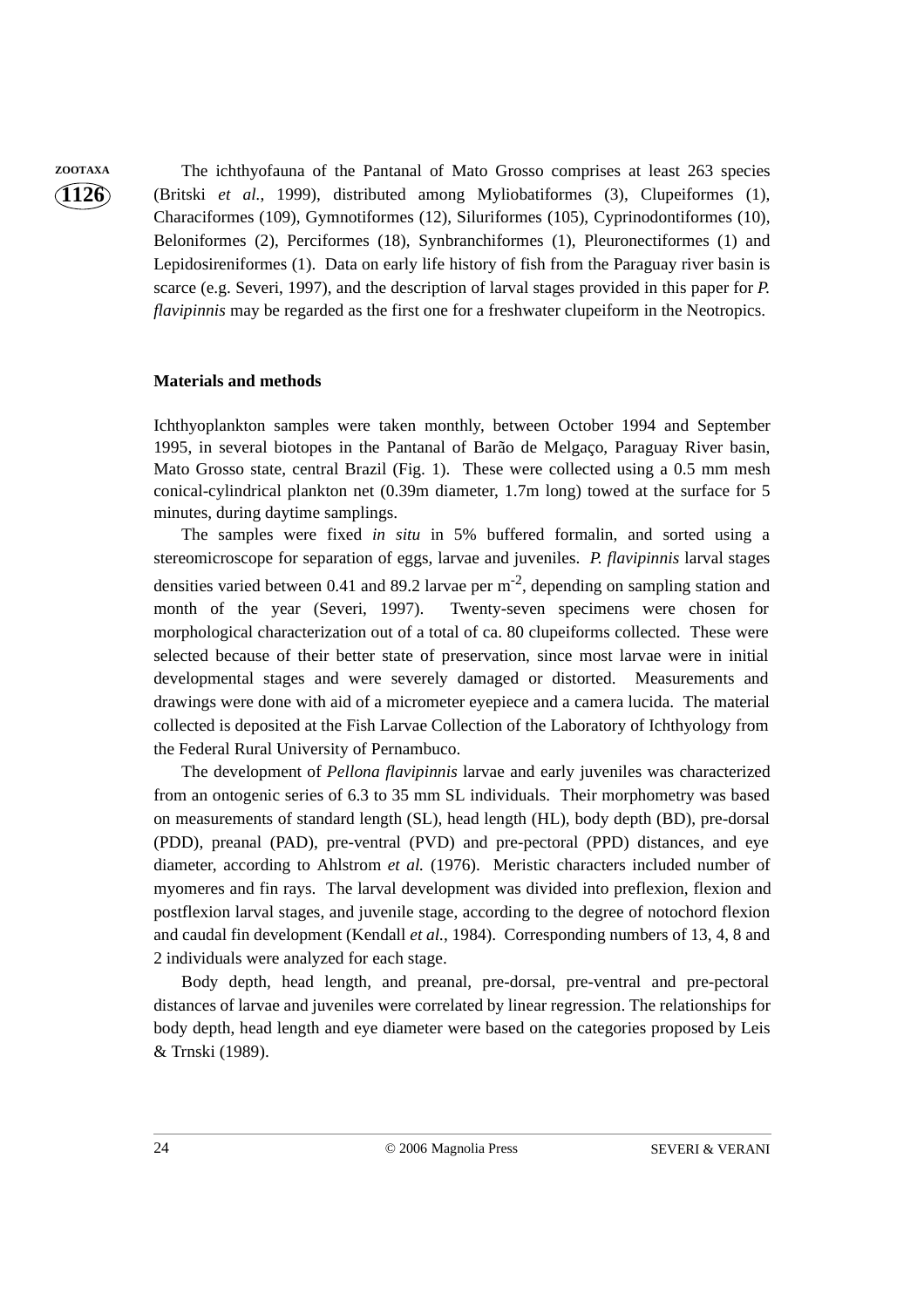#### **Results ZOOTAXA**

**Morphology:** Larvae 6.3 to 10.1 mm SL (Fig. 2A) were classified as preflexion; their straight notochord was easily visible when viewed through the translucent body. By 10 mm SL the outlines of the dorsal, anal, and caudal fin are well defined in the median finfold. The preanal finfold extends from the posterior portion of the yolk-sac or liver to the vent. The intestine is long, straight and vertically striated. No fin rays are evident in any fins. The swim bladder is small, slender, and located at about one-third of body length. Some chromatophores are sparsely distributed along the body. Total myomere number ranged from 39 to 43, including 28 to 30 preanal and 11 to 13 postanal. In this stage the body is elongate  $(10.0 \text{ to } 12.5\%)$ , the head is small  $(11.9 \text{ to } 17.5\%)$ , and the eye diameter varies from small to moderate (19.6 to 30.9%).

The flexion stage begins at about 11 mm SL. Larvae between 11.2 and 11.6 mm SL had slightly flexed notochords, indistinct pterygiophores, and no evidence of fin rays or ventral fin buds. A 15.3 mm SL larva (Fig. 2B) had well developed dorsal and caudal fins, with almost all fin elements present (15 and 19, respectively), and a developing but relatively short anal fin with most principal rays formed (35), but still no ventral fin buds. The dorsal finfold is reduced to a small strip above the caudal peduncle. The preanal finfold is also narrow, but divided beneath the swim bladder. The intestine is regressively shortening and thickening as the vent migrates anteriorly. The elongate swim bladder has moved posteriorly well behind the liver, but does not quite extend to under the origin of the dorsal fin. Pigmentation is dense along the back of the body and top of the head, but not evident above the gut or swim bladder. Myomeres are visible (39 to 44), with 28 to 29 preanal and 11 to 15 postanal. The body is elongate (11.2 to 15.5%), the head is small (13.5 to 16.5%), and the eye is small (19.2 to 31%).

The postflexion stage probably begins between 16 mm and 19 mm SL. Individuals in this stage ranged from 19.5 to 25.2mm SL. Their body is moderate (19.5 to 25.2%), the head is moderate (20.8 to 23.8%), and the eye is small (14.6 to 20%). By 22.8 mm SL (Fig. 2C) the dorsal fin has moved anteriorly to about mid-body, and the anal fin is longer than at previous stages (Fig. 2B), with a more anterior origin. The number of fin rays present in the anal (36) and pelvic (6) fins is almost complete, but not in the pectoral fins, although there is evidence of some differentiation. The intestine is shorter, and the anus is now located below the posterior margin of the dorsal fin. More concentrated pigmentation is evident on the head, along the back of the body, on the supporting elements of the dorsal and anal fin rays, and along the base of the caudal fin rays. The liver is greatly reduced. The enlarged swim bladder results in depression of the gut and deepens the body, contributing to a convex profile.

A 25.5 mm SL individual (Fig. 2D) had all fins with definite rays, and may be regarded as a larva at the end of postflexion stage. The swim bladder has assumed an oval shape and is located below the beginning of the dorsal fin. More intense pigmentation is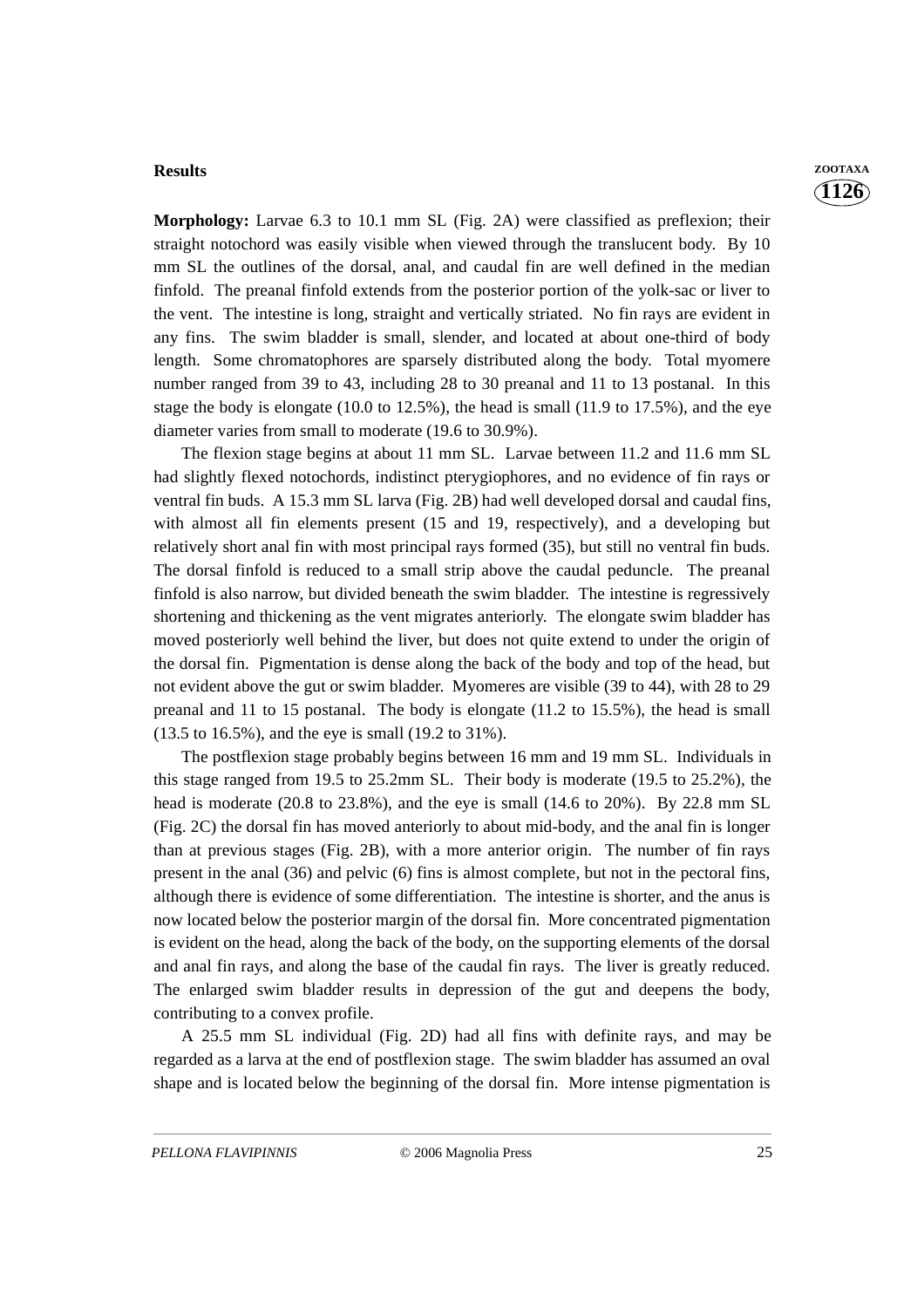**1126 ZOOTAXA** evident on the head. The number of myomeres varied between 41 and 43, with 25 to 27 preanal and 15 to 18 postanal.



**FIGURE 2.** Larvae of *P. flavipinnis*: A) 10.1 mm SL (preflexion); B) 15.3 mm SL (flexion); C) 22.8 mm SL (postflexion); D) 25.5 mm SL (postflexion); E) 31.7 mm SL (juvenile) and F) 35.17 mm SL (juvenile ventral profile). Each bar equals 1 mm.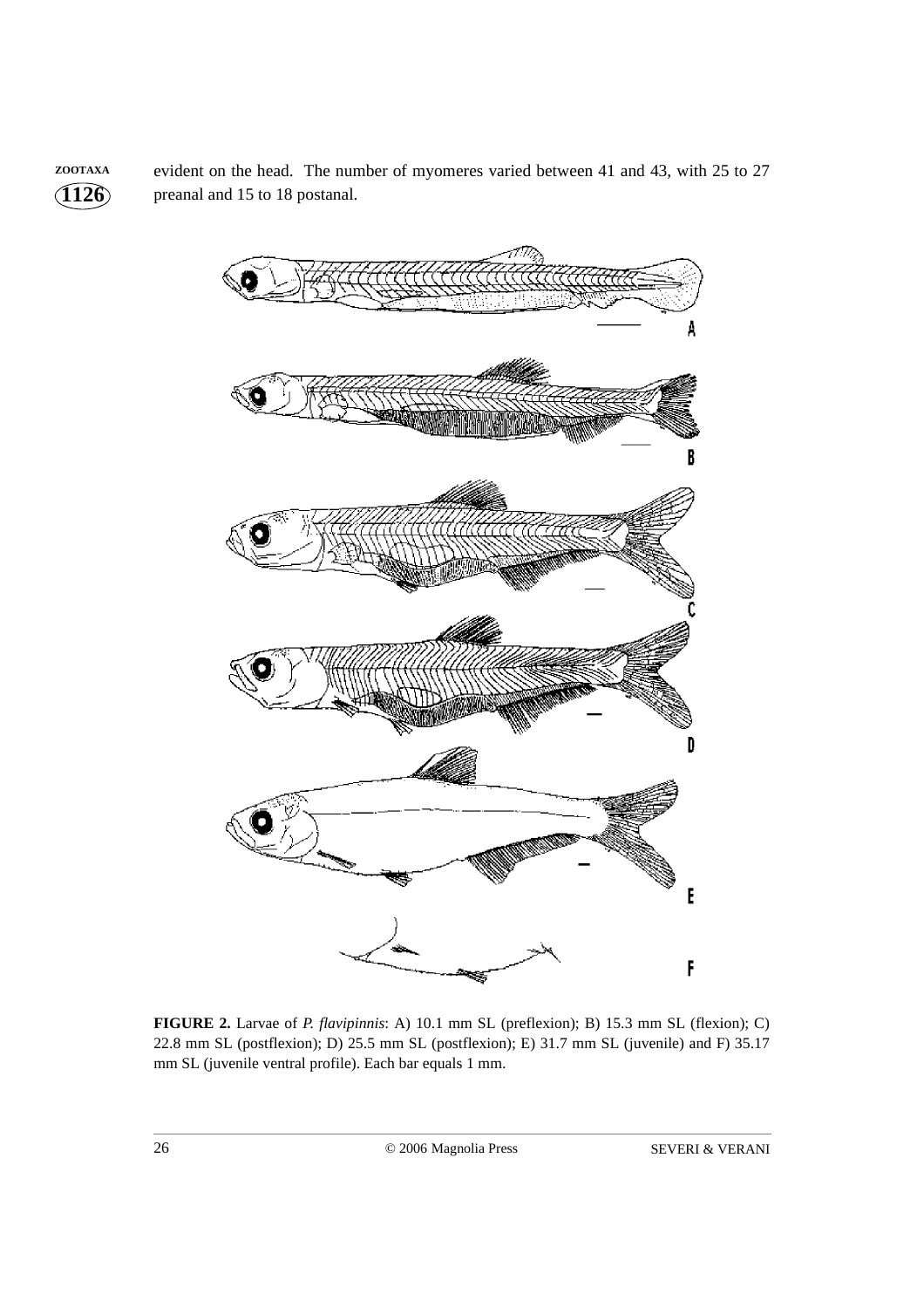The juvenile of 31.7 mm SL (Fig. 2E) has clearly formed fins, a completely scaled **ZOOTAXA** body, and has assumed an adult shape, but the ventral scutes do not yet reach the anus. By 35.2 mm (Fig 1F) all ventral scutes are present, with about 20 to 24 anterior to the pelvic fins and 12 to 14 from there to the vent. For the size range of juveniles analyzed, myomere number varies from 42 to 45, with 24 preanal and 18 to 21 postanal. The body is moderate (32.2 to 35%), the head is moderate (21.2 to 23.3%), and the eye is small (24.4 to 24.5%).

The number of total myomeres observed among *P. flavipinnis* larvae ranged from 39 to 45, with a mode of 42 in 40% of the fish examined. The order of fin formation is dorsal  $(D)$  + anal  $(A)$ , caudal  $(C)$ , ventral  $(P2)$  and pectoral  $(P1)$ .

**Morphometrics**: The morphometric development of the larvae presented significant Pearson's linear correlation coefficients (r) between 0.96 and 0.99 (p $<0.001$ ), for the prefin distances (Fig. 3A), body height (Fig. 3B) and head length (Fig. 3C) relative to SL, as well as for the eye diameter in relation to head length (Fig. 3D). Size ranges for the different measurements at developmental stages are detailed in Table 1A.

**TABLE 1.** Body measurements (A) and proportions (B) of *Pellona flavipinnis* larvae and juveniles. Body proportions are expressed as % standard length (SL), except for eye diameter (ED) in relation to head length (HL). Dashes indicate no fin development.

| Stage       | <b>Measurements</b> |                  |                  |                  |                   |                   |                  |                   |
|-------------|---------------------|------------------|------------------|------------------|-------------------|-------------------|------------------|-------------------|
|             | <b>SL</b>           | <b>BH</b>        | HL               | <b>ED</b>        | <b>PDD</b>        | <b>PAD</b>        | <b>PPD</b>       | <b>PVD</b>        |
| preflexion  | $6.28 - 9.77$       | $0.68 -$<br>1.16 | $0.92 -$<br>1.39 | $0.25 -$<br>0.35 | $4.74-$<br>6.22   | $4.89-$<br>8.33   | $1.08 -$<br>1.78 |                   |
| flexion     | $11.22-$<br>15.50   | $1.28 -$<br>2.12 | $1.52-$<br>2.48  | $0.35-$<br>0.48  | $5.67-$<br>8.67   | $8.78-$<br>11.55  | $1.95-$<br>2.83  |                   |
| postflexion | $19.50-$<br>25.17   | $3.22-$<br>5.83  | $4.17-$<br>6.00  | $0.61-$<br>1.16  | $10.66-$<br>12.67 | $14.67-$<br>16.84 | $4.16-$<br>6.83  | $7.83-$<br>10.17  |
| juvenile    | $32.17-$<br>35.00   | $8.00 -$<br>9.34 | $6.83-$<br>8.17  | $1.67-$<br>2.00  | $15.50-$<br>16.50 | $19.67-$<br>21.50 | $7.33-$<br>7.83  | $12.34-$<br>13.50 |

B

A

| <b>Stage</b> | Proportions |                  |                  |                  |                  |                  |                  |                  |
|--------------|-------------|------------------|------------------|------------------|------------------|------------------|------------------|------------------|
|              |             | <b>BH</b>        | HL               | <b>ED</b>        | <b>PDD</b>       | PAD              | <b>PPD</b>       | <b>PVD</b>       |
| preflexion   |             | $10.2 -$<br>12.5 | $11.9-$<br>17.5  | $19.6-$<br>30.9  | $56.5-$<br>63.6  | $77.1 -$<br>85.2 | $15.2 -$<br>18.4 |                  |
| flexion      |             | $11.4-$<br>13.8  | $13.5-$<br>16.4  | $18.2 -$<br>31.6 | $50.5-$<br>60.0  | $71.7-$<br>78.2  | $17.2 -$<br>18.5 |                  |
| postflexion  |             | $16.1-$<br>23.5  | $20.8 -$<br>23.8 | $14.7-$<br>20.0  | $50.3-$<br>56.0  | $66.9-$<br>72.8  | $20.8 -$<br>27.5 | $39.2 -$<br>40.9 |
| juvenile     |             | $24.9-$<br>26.7  | $21.2-$<br>23.3  | $24.4-$<br>24.5  | $47.1 -$<br>48.2 | $61.1 -$<br>61.4 | $22.4-$<br>22.8  | $38.3-$<br>38.6  |

*PELLONA FLAVIPINNIS* © 2006 Magnolia Press 27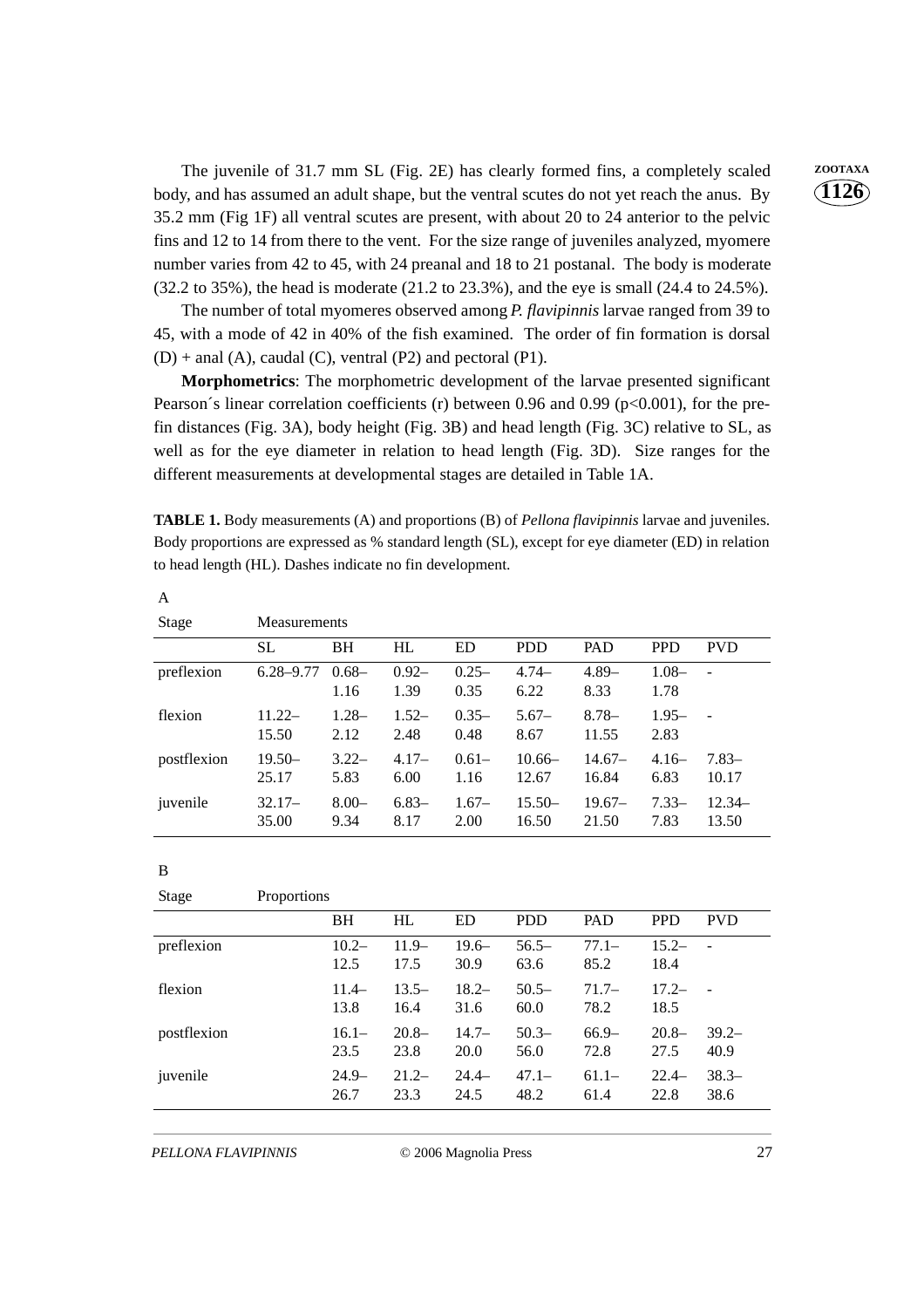

**FIGURE 3.** Linear regressions of: A) preanal (PAD), pre-dorsal (PDD), pre-ventral (PVD) and prepectoral (PPD) distances; B) body height; C) head length on standard length, and D) eye diameter on head length, of *P. flavipinnis* (SL =  $6.28 - 35.01$  mm and HL =  $0.92 - 8.17$  mm).



FIGURE 4. Relations between: A) preanal (PAD), pre-dorsal (PDD), pre-ventral (PVD) and prepectoral (PPD) distances; B) head length (HL) and body height (BH) and standard length, and C) eye diameter (ED) and head length, of *P. flavipinnis* (SL = 6.28–35.01 mm and HL = 0.92–8.17 mm).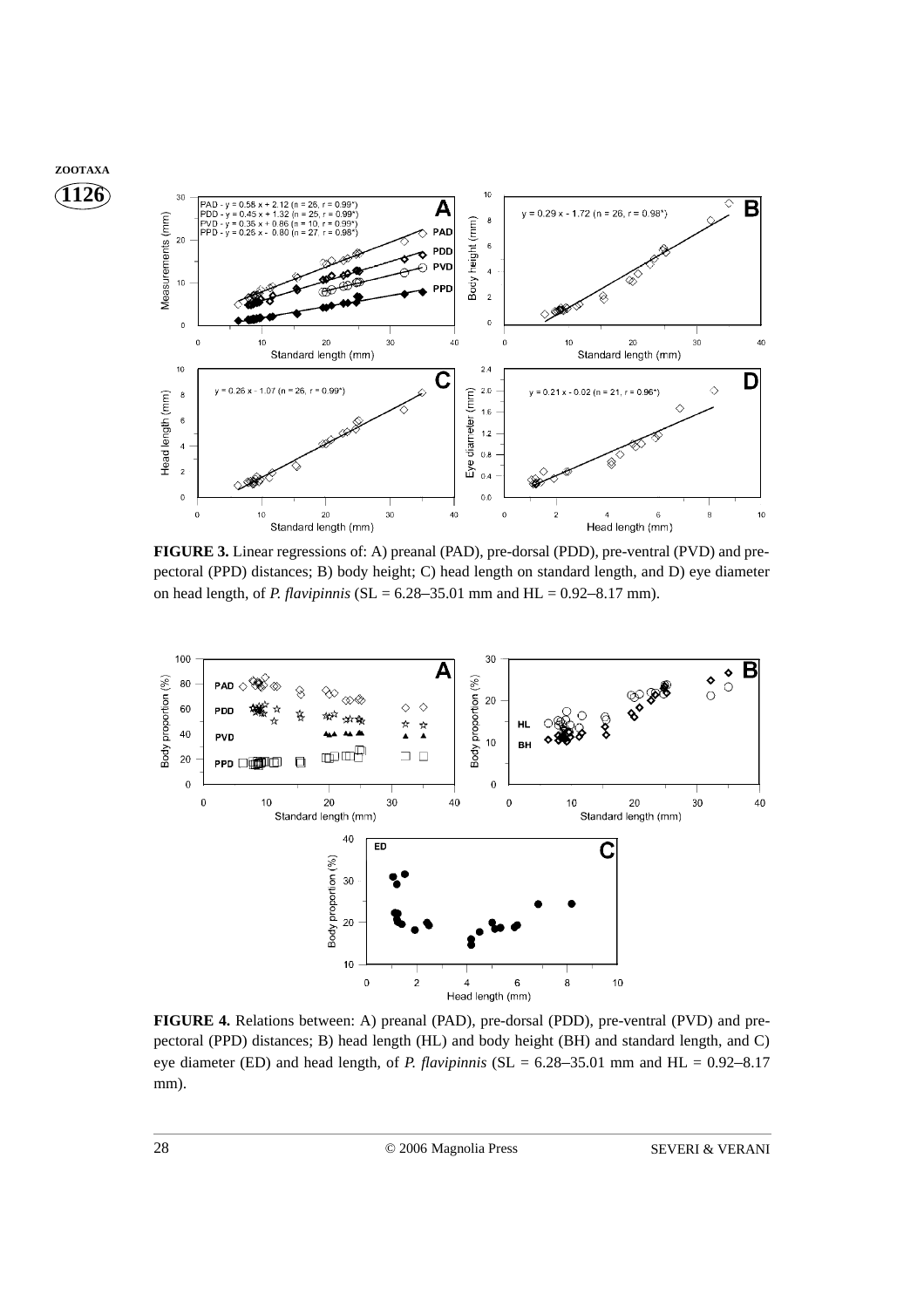The range of body proportions for measurements at the different developmental stages  $\qquad$  **ZOOTAXA** is indicated in Table 1B. The pre-fin distances varied between 47 and 63% for the dorsal fin, 15 and 28% for the pectoral, 38 and 41% for the ventral, and 61 and 85% for the anal fins (Fig. 4A). A marked difference in dorsal and anal fins insertion was evident during development, with an anterior migration for both fins, while pectoral and ventral fins remained within a similar position along the body since their formation.

The length of the head varied between 12 and 24% (Fig. 4B), with values above 20% observed in larvae over 20.0 mm SL, coinciding with the development of the intestine, advance of the dorsal fin and increase of body height. The height of the body varied between 10 and 27% (Fig. 4B), with the main differentiation occurring around 20 mm SL, owing to the increase of the intestine curvature and modification of the swimbladder from an elongate to a more lobulate shape. The diameter of the eye varied between 14 and 32% of the head length (HL) (Fig. 4C).

## **Discussion**

Apart from their relevance for evaluating recruitment, population dynamics, trophic structure and fishery potential (Fuiman, 2002), understanding the early life history of fishes provides useful information on species life strategies, taxonomy and diversity. Studies on Neotropical freshwater clupeiform biology and ecology require urgent attention, since data on feeding, reproduction, population dynamics and environmental demands are insufficient to address several questions regarding the relative importance of most species in river, lake, and reservoir fisheries, as well as their trophic role in food webs.

Although the eggs and larvae of most clupeids that occur in waters along the U.S. Atlantic and Gulf of Mexico have been described, the larvae of many Central and South American clupeid, engraulid and pristigasterid species remain undescribed (Ditty *et al.* 2006). The paucity of data regarding larval and juvenile taxonomy stages of freshwater pristigasterids in Central and South America has also been emphasized by de Pinna & Di Dario (2003).

The main difficulty in discriminating and identifying clupeiform life stages relates to their similar external morphology and the lack of appropriate descriptions of larval development and identification keys for congeners or closely related taxa (Ditty *et al.*, 2006; Farooqi *et al.*, 2006). Such taxonomic approaches have been undertaken for some marine clupeiforms, e.g. *Sardinella* species in the Northern Gulf of Mexico (Ditty *et al.*, 1994), but none for their freshwater counterparts, at least in the Neotropics.

In spite of recent contributions on larval development of Neotropical species, mainly in the orders Characiformes, Siluriformes and Perciformes (e.g. Nakatani *et al.*, 2001), there is still little information on several other freshwater groups, including species of the orders Clupeiformes, Gymnotiformes, Beloniformes, and Pleuronectiformes.

**1126**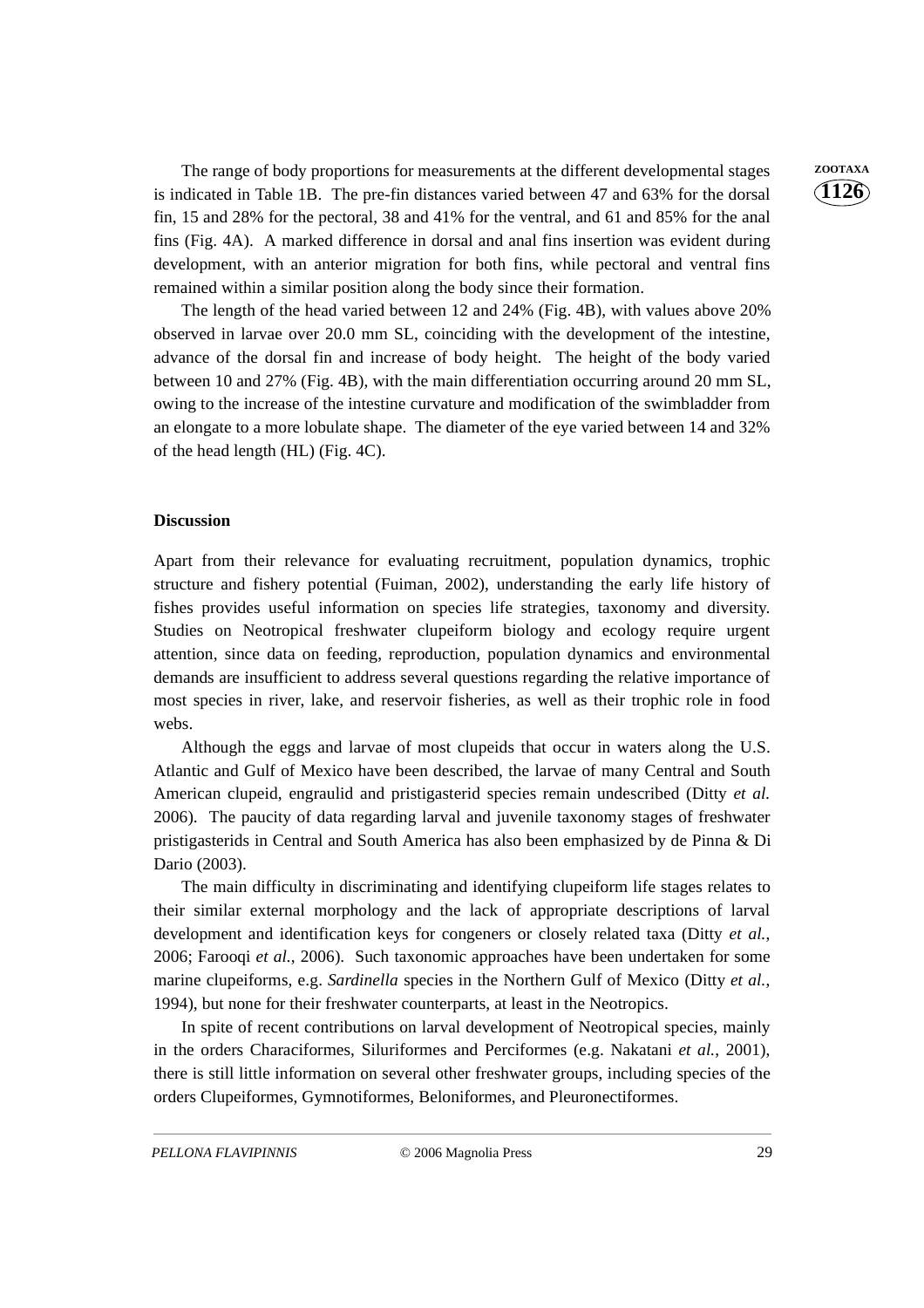**1126**

**ZOOTAXA** Larvae of *Pellona flavipinnis* could be easily diagnosed among other fish larvae collected in the Pantanal wetlands for their long and slender body, and long gastrointestinal tract (McGowan & Berry, 1984).

> Head length, body height, eye diameter and pre-ventral distance in *P. flavipinnis* increase more markedly with increasing body size than in its marine congener *P. harroweri* (Matsuura, 1974). The head of *P. flavipinnis* is proportionally smaller in the larval stage (less than 20% SL) than in *P. harroweri*, with a similar relationship in the juvenile stage for both species. *P. flavipinnis* juveniles present a flatter profile than *P. harroweri*, so that the range for the height/length relation in the former  $(10-27%)$  is smaller than in the latter (approximately 10 to 40%). The ventral fin insertion corresponds to approximately 40% SL in both species.

> The relative position of the dorsal and anal fins insertions, as well as the length of the gut, can be used to separate larval stages of clupeids and pristigasterids from engraulids (McGowan & Berry, 1984).The range of variation for the pre-dorsal and preanal distance to standard length does not show such great differences between larval and juvenile stages in *P. flavipinnis,* as compared to *P. harroweri* Matsuura (1974). These relations indicate a more anterior insertion of the dorsal fin and a more posterior insertion of the anal fin in *P. flavipinnis*. In adults of the species, these proportions tend to vary around 51% and 64% SL, respectively, for the dorsal and anal fins (personal observation).

> The most useful character for identifying clupeiform larvae is the total number of myomeres and vertebrae (McGowan & Berry, 1984). These seem to overlap in clupeiforms, as observed for cypriniforms and characiforms (Araújo-Lima & Donald, 1988). For instance, *Sardinella brasiliensis* larvae and juveniles have 46 vertebrae and 45 to 47 (usually 46 or 47) myomeres (Matsuura, 1975). For adult *P. flavipinnis*, the typical number of vertebrae (i.e., 42) (Whitehead, 1973) is similar to the average number of myomeres in larvae.

> The order of fin formation in *P. flavipinnis* is similar to the usual sequence of D & A, C, P2 and P1 found in most clupeiforms (Ditty *et al.*, 2006; Farooqi *et al.*, 2006).).

> The positions of the dorsal and anal fins can be defined by the number of pre-dorsal and preanal myomeres. During larval metamorphosis, the position of the dorsal fin, vent, and origin of the anal fin move anteriorly in relation to both proportional length and myomere number. This migration takes place approximately at the same time as the number of anal-fin rays stabilizes. This aspect was considered by Matsuura (1975) to be important for larvae identification of this group. The origin of the anal fin in *P. flavipinnis* larvae of 11.2 (flexion stage) and 35 mm SL (early juvenile) coincides with myomeres 29 and 24 respectively, representing an advance of five myomeres. For *Sardinella brasiliensis* (Steindachner, 1879) there is a corresponding advance of four myomeres (Matsuura, 1975).

> With the exception of the genus *Chirocentrus*, all Clupeoidei possess an obvious pelvic scute with ascending arms, located just in front of the pelvic fins (Whitehead 1985),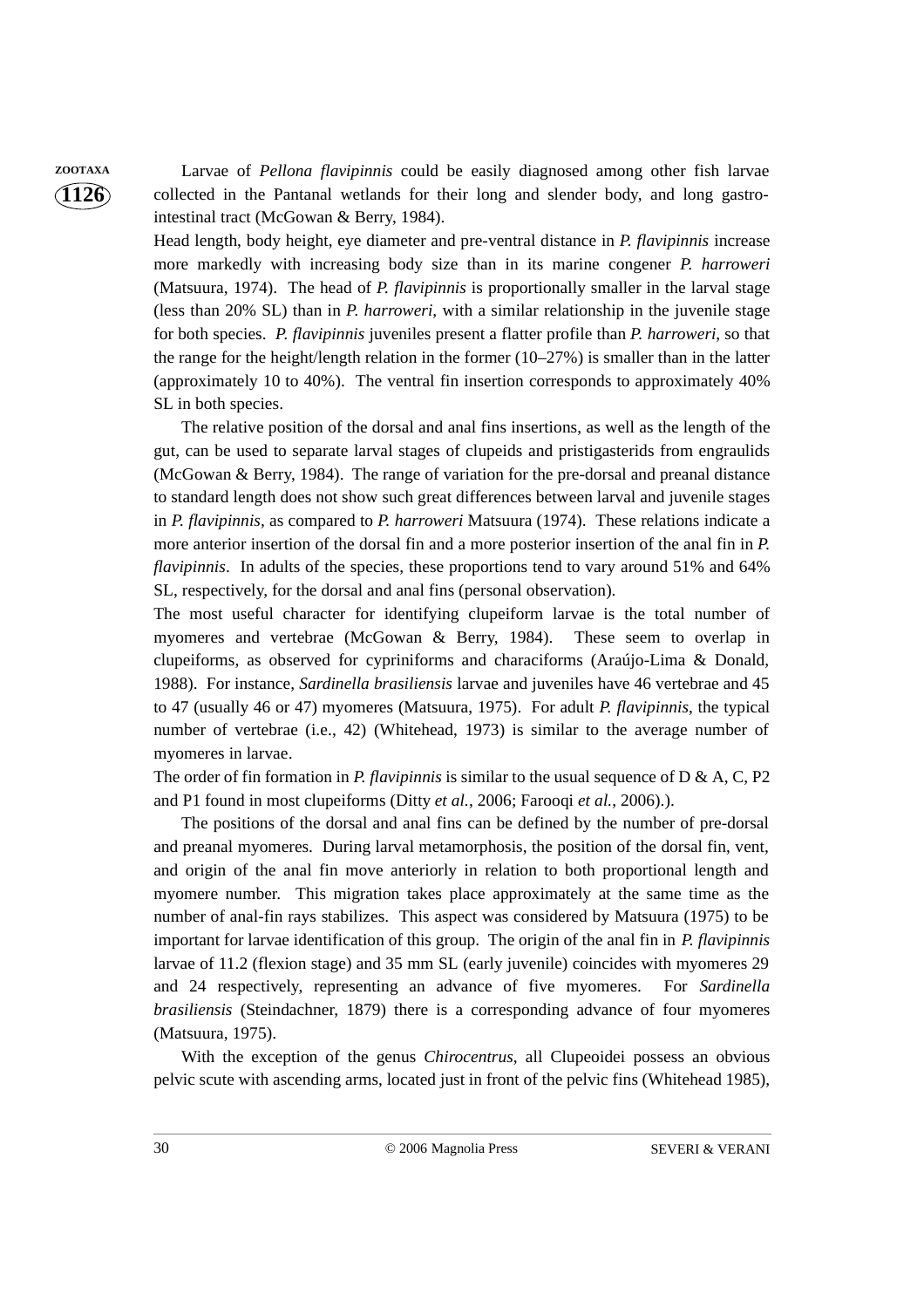and a series of abdominal (or ventral) scutes. Their numbers vary from 1 to 30 among **ZOOTAXA** clupeids and pellonids, and engraulids (McGowan & Berry, 1984). In most species, these scutes continue forward to the branchial region, forming a prepelvic series (Whitehead, 1985). *Pellona flavipinnis* has 20–24 (prepelvic) + 12–14 (postpelvic) = 32–38 ventral scutes (Whitehead 1985). The scute formation in juveniles of this species probably occurs between 25 and 30 mm SL, based on the largest specimen examined without scutes and the smallest specimen with scutes. A 32 mm larva had  $11 + 5$  scutes and a 35 mm larva had 21  $+ 12$  scutes.

**1126**

| Species (author)                     | Fin elements             | Vertebrae   | Scutes        |                             |           |           |
|--------------------------------------|--------------------------|-------------|---------------|-----------------------------|-----------|-----------|
|                                      | Dorsal                   | Pectoral    | Ventral       | Anal                        |           |           |
| Pellona flavipinnis <sup>1,3</sup>   | iii-iv $14-17$ i $14-15$ |             | $\frac{1}{6}$ | iii-iv $35-41$ 42 (40-45)   |           | $32 - 38$ |
| Pellona castelnaeana <sup>1,3</sup>  | $\overline{111}$ 15      | i 15        | i 6           | $\frac{1}{111}$ 31–35       | $45 - 46$ | $33 - 34$ |
| Pristigaster cayana $^2$             | $iii 12 - 13$            | $110 - 12$  | absent        | ii-iii 44–53 $\,$ 43(42–44) |           | $30 - 35$ |
| Prsitigaster whiteheadi <sup>2</sup> | $iii 11 - 13$            | $i 10 - 11$ | i 3 i         | ii—iii 41—47                | 43–44     | $29 - 34$ |
| Ilisha amazonica $3,4$               | 20                       | <b>NA</b>   | 6             | $47 - 52$                   | <b>NA</b> | $25 - 26$ |

**TABLE 2.** Meristic characters of Neotropical freshwater pristigasterids.

Author: <sup>1</sup>Whitehead (1973); <sup>2</sup>Menezes & de Pinna (2000); <sup>3</sup>Whitehead (1985); <sup>4</sup>McGowan & Berry (1984)

NA: information not available

For the other freshwater pristigasterids sympatric with *P. flavipinnis* in some Amazon rivers (Santos *et al.*, 1984), *P. castelnaeana* has a ventral series comprised of 33–34 scutes; *P. cayana* 30–35, and *P. whiteheadi* 29–34 (Table 2). Both *Pristigaster* species may also be distinguished from *Pellona* species by their deeper body, which is greater than over 50% standard length (Menezes & de Pinna, 2000). *Ilisha amazonica,* another pristigasterid occurring in the Amazon region, may be separated by the number of ventral scutes (25–26) and a greater number of anal-fin rays (47–52) than either *P. flavipinnis* (38– 46) or *P. castelnaeana* (34–38) (Whitehead, 1985).

In *Pellona harroweri,* the definitive number of ventral scutes was observed in juveniles over 25 mm SL (Matsuura, 1974). As is true for *Sardinella brasiliensis* (Matsuura, 1975) and *Chirocentrodon bleekerianus* (Matsuura, 1974), formation of prepelvic scutes in *P. flavipinnis* occurs before formation of the postpelvic scutes, and is completed after formation of the fin rays.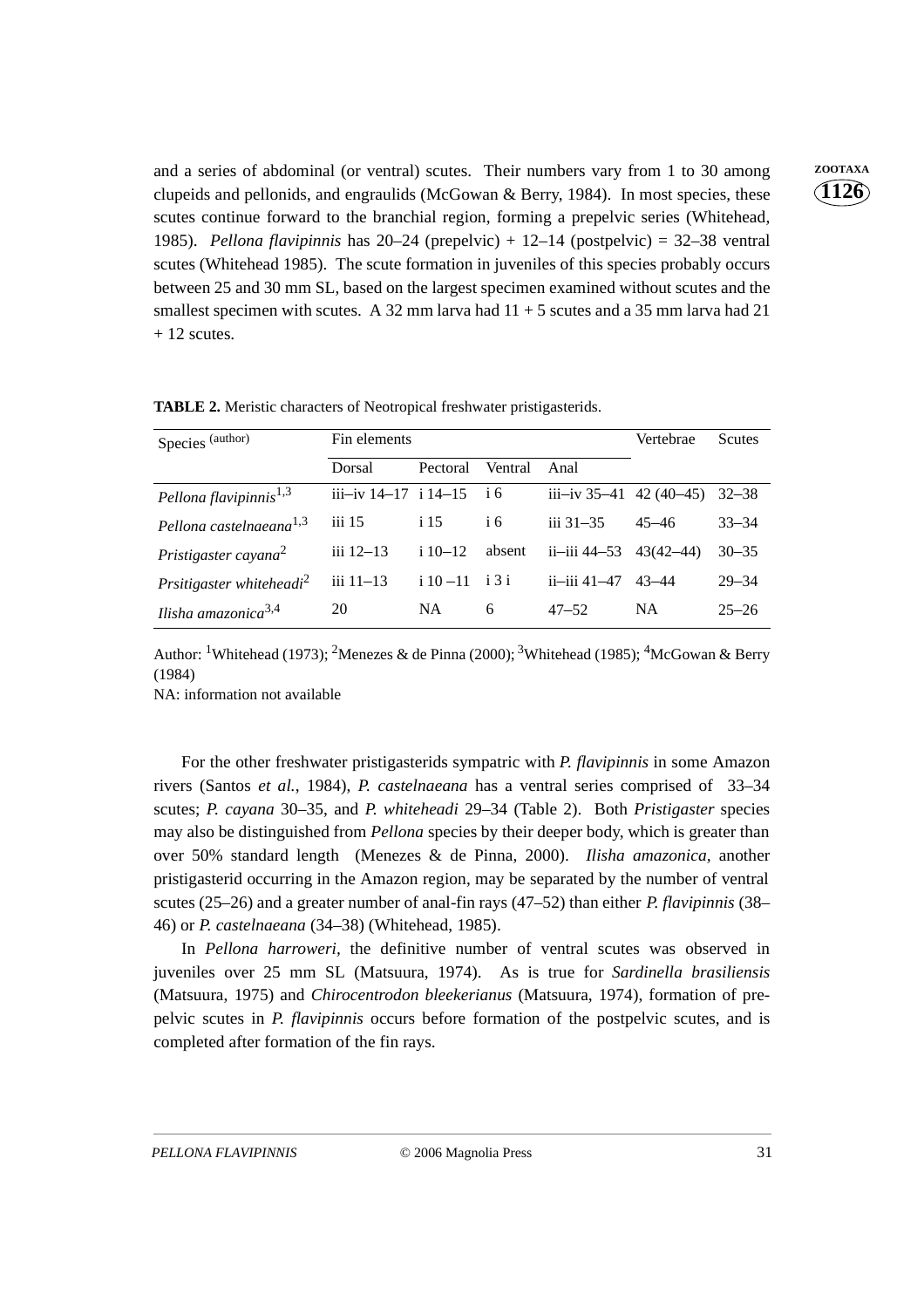# **ZOOTAXA Acknowledgments**

**1126**

CNPq and CAPES are acknowledged for providing a scholarship to W. Severi. Thanks are due to Jeanne Marques and Tânia Ferreira for their help with sample sorting, and to Matthew Broadhurst for kindly reviewing the manuscript. Detailed comments and suggestions by anonymous referees greatly improved the original manuscript. This research was partially funded through Pantanal Ecology Project (UFMT, IB/Max Planck Institut für Limnologie, Plön), as part of the program Studies of Human Impacts on Forests and Floodplains in the Tropics (SHIFT, Env. 13).

#### **References**

- Ahlstrom, E.H., Butler,J.L. & Sumida, D.B.Y. (1976) Pelagic stromateoid fishes (Pisces, Perciformes) of the eastern Pacific: kinds, distributions, and early life histories and observations of five of these from the north-west Atlantic. *Bulletin of Marine Science*, 26, 285–402.
- Araújo-Lima, C.A.R.M. & Donald, E. (1988) Número de vértebras de Characiformes e seu uso na identificação de larvas do grupo. *Acta Amazônica*, 18, 351–358.
- Britski, H.A., Silimon, K.Z.S. & Lopes, B.S. (1999) *Peixes do Pantanal: Manual de identificação.* Embrapa-SPI; Brasília; Embrapa-CPAP, Corumbá, 184 pp.
- de Pinna, M.C.C. & Di Dario, F. (2003) Family Pristigasteridae (Pristigasterids). *In*: Reis, R.E., Kullander, S.O. & Ferraris, Jr., C.J. (Eds.), *Check List of the Freshwater Fishes of South and Central America*. Edipucrs, Porto Alegre, pp. 43–45.
- Ditty, J.G.; Houde, E.D. & Shaw, R.F. (1994) Egg and larval development of Spanish sardine, *Sardinella aurita* (Family Clupeidae), with a synopsis of characters to identify clupeid larvae from the northern Gulf of Mexico. *Bulletin of Marine Science*, 54(2), pp. 367–380.
- Ditty, J.G.; Farooqi, T. & Shaw, R.F. (2006) Clupeidae: sardines & herrings. *In*: Richards, W.J. (Ed.) *Early life stages of Atlantic fishes: an identification guide for western central North Atlantic*. CRC Press, Boca Raton, pp. 73–99.
- Farooqi, T.; Ditty, J.G. & Shaw, R.F. (2006) Engraulidae: anchovies. *In*: Richards, W.J. (Ed.) *Early life stages of Atlantic fishes: an identification guide for western central North Atlantic*. CRC Press, Boca Raton, pp. 101–127.
- Fowler, H.W. (1948) Os peixes de água doce do Brasil. *Arquivos de Zoologia, São Paulo*, 6, 1– 204.
- Fuiman, L.A. (2002) Special considerations of fish eggs and larvae. *In*: Fuiman, L.A. & Werner, R.G. (Eds.). *Fishery science: the unique contributions of early life stages*. Blackwell Science, Oxford, pp. 1–32.
- Kendall Jr., A.W., Ahlstrom, E.H. & Moser, H.G. (1984) Early life history stages of fishes and their characters. *In*: Moser, H.G., Richards, W.J., Cohen, D.M., Fahay, M.P., Kendall Jr., A.W. & Richardson, D.S.L. (Eds.) *Ontogeny and systematics of fishes*. American Society of Ichthyologists and Herpetologists Spec. Publ. 1, Allen Press, Lawrence, KS, pp. 11–22.
- Leis, J.M. & Trnski, T. (1989) *The larvae of Indo-Pacific shorefishes*. University of Hawaii Press, Honolulu, 371pp.
- Matsuura, Y. (1974) Morphological studies of two Pristigasterinae larvae from southern Brazil. *In*: Blaxter, J.H.S. (Ed.) *The early life history of fish*. Springer-Verlag, Berlin, pp. 685–701.
- Matsuura, Y. (1975) A study of the life history of Brazilian sardine, *Sardinella brasiliensis*. III. Development of sardine larvae. *Boletim do Instituto Oceanográfico, São Paulo*, 24, 17–29.
- McGowan, M.F. & Berry, F.H. (1984) Clupeiformes: development and relationships. *In*: Moser,